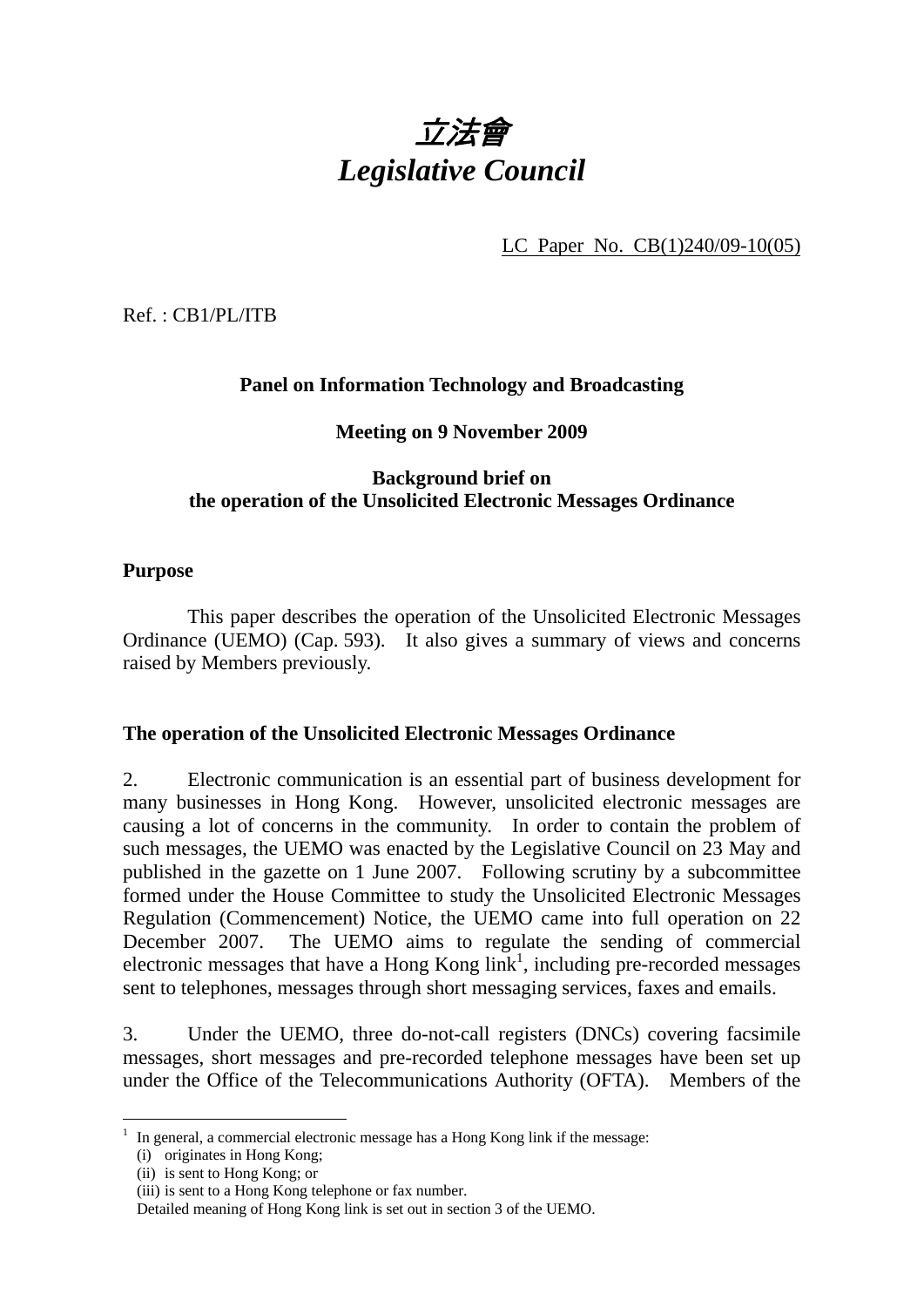public can register their telephone and fax numbers onto the relevant DNC in order to unsubscribe from unsolicited commercial electronic messages. Protection under the UEMO will commence on the tenth working day from the date on which the number is registered onto the DNC. Senders of commercial electronic messages are not allowed to send messages to any telephone/fax numbers listed on the DNC unless consent has been obtained from the registered user of the number concerned. The Telecommunications Authority may issue enforcement notices to those senders who contravene the prescribed rules of the UEMO. Failure to comply with the enforcement notice is a criminal offence and is subject to a fine up to \$100,000 on first conviction, and up to \$500,000 on second and subsequent conviction. However, person-to-person telemarketing calls are currently not regulated by the UEMO. The OFTA does not have the authority to investigate complaint cases relating to such calls.

# **Previous discussions**

4. There is general public concern about the regulation of unsolicited commercial electronic messages and person-to-person telemarketing calls. The issues have also received ongoing attention by Members and were discussed by the Panel on Information Technology and Broadcasting (the Panel).

5. At the Panel meetings held on 16 October 2007 and 13 May 2008, the Administration briefed members on the progress update of the implementation of the UEMO. Some Panel members expressed concern whether there were sufficient manpower resources to handle the complaints/reports of contravention received within a reasonable timeframe given the increasing public awareness of spamming. They also expressed concern about the effectiveness of the regulation and the mechanism in place to monitor the implementation of the UEMO.

6. According to the Administration, an anti-spamming task force comprising representatives from various sectors of the community, including chambers of commerce, electronic marketing industry associations, electronic communications industry associations, consumer groups and the Legislative Council would be set up to assist the Government in monitoring the effectiveness of the legislation, to advise the Government on the strategies to further tackle the problem of unsolicited electronic messages, and to enhance public awareness of the rights and responsibilities of senders and recipients.

7. At the Council meetings on 26 November 2008, 4 February and 24 June 2009, Members raised questions pertaining to the number of registrations on the registers, the number of complaints received since the full commencement of the UEMO and the follow-up action taken by OFTA as well as the publicity efforts to enhance public awareness of the DNC registers. Some Members also raised concern about the extent of the problem caused by person-to-person telemarketing calls. They urged the Administration to consider introducing legislation to regulate such calls.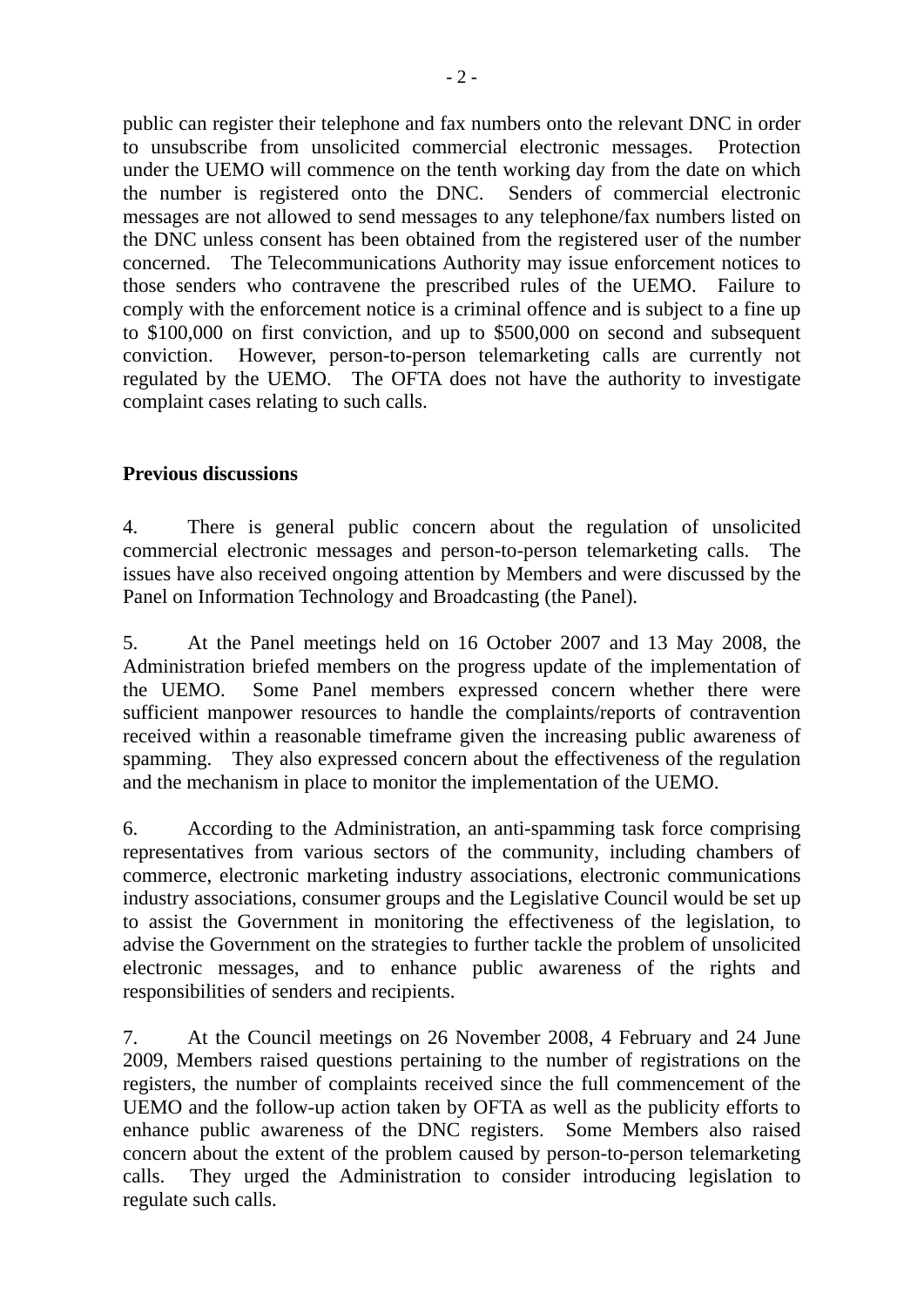8. In reply to Members' questions raised at Council meetings, the Administration has explained that the UEMO presently excludes person-to-person telemarketing calls mainly because most business establishments in Hong Kong are small and medium enterprises which relies on this mode of communication as a means of marketing. In drawing up the UEMO in 2006, the Government, after balancing different views and in order to strike a right balance between respecting the rights of recipients of unsolicited electronic messages and allowing the development of legitimate electronic marketing in Hong Kong, had excluded such calls from the ambit of the UEMO to avoid affecting the development of legitimate electronic marketing in Hong Kong.

## **Latest position**

9. Between 2008 and 2009, OFTA has commissioned a public opinion survey and collected views from the industry to assess the impact of person-to-person telemarketing calls on the public. The Administration will brief the Panel on 9 November 2009 the findings of the surveys, with the Government's views on what, if any, further action may be required in respect of person-to-person calls.

## **Relevant papers**

Information paper provided by the Administration for the Information Technology and Broadcasting Panel meeting on 16 October 2007 http://www.legco.gov.hk/yr07-08/english/panels/itb/papers/itb1016cb1-33-2-e.pdf

Minutes of Information Technology and Broadcasting Panel meeting on 16 October 2007

http://www.legco.gov.hk/yr07-08/english/panels/itb/minutes/itb071016.pdf

Information paper provided by the Administration for the Information Technology and Broadcasting Panel meeting on 13 May 2008

http://www.legco.gov.hk/yr07-08/english/panels/itb/papers/itb0513cb1-1456-5-e.pdf

Minutes of Information Technology and Broadcasting Panel meeting on 13 May 2008

http://www.legco.gov.hk/yr07-08/english/panels/itb/minutes/itb080513.pdf

Question No. 16 raised by Hon LAU Kong-wah on "Telemarketing Calls Made to Mobile Telephone Users" and the Administration's reply at the Council meeting on 26 November 2008

http://www.legco.gov.hk/yr08-09/english/counmtg/hansard/cm1126-translate-e.pdf